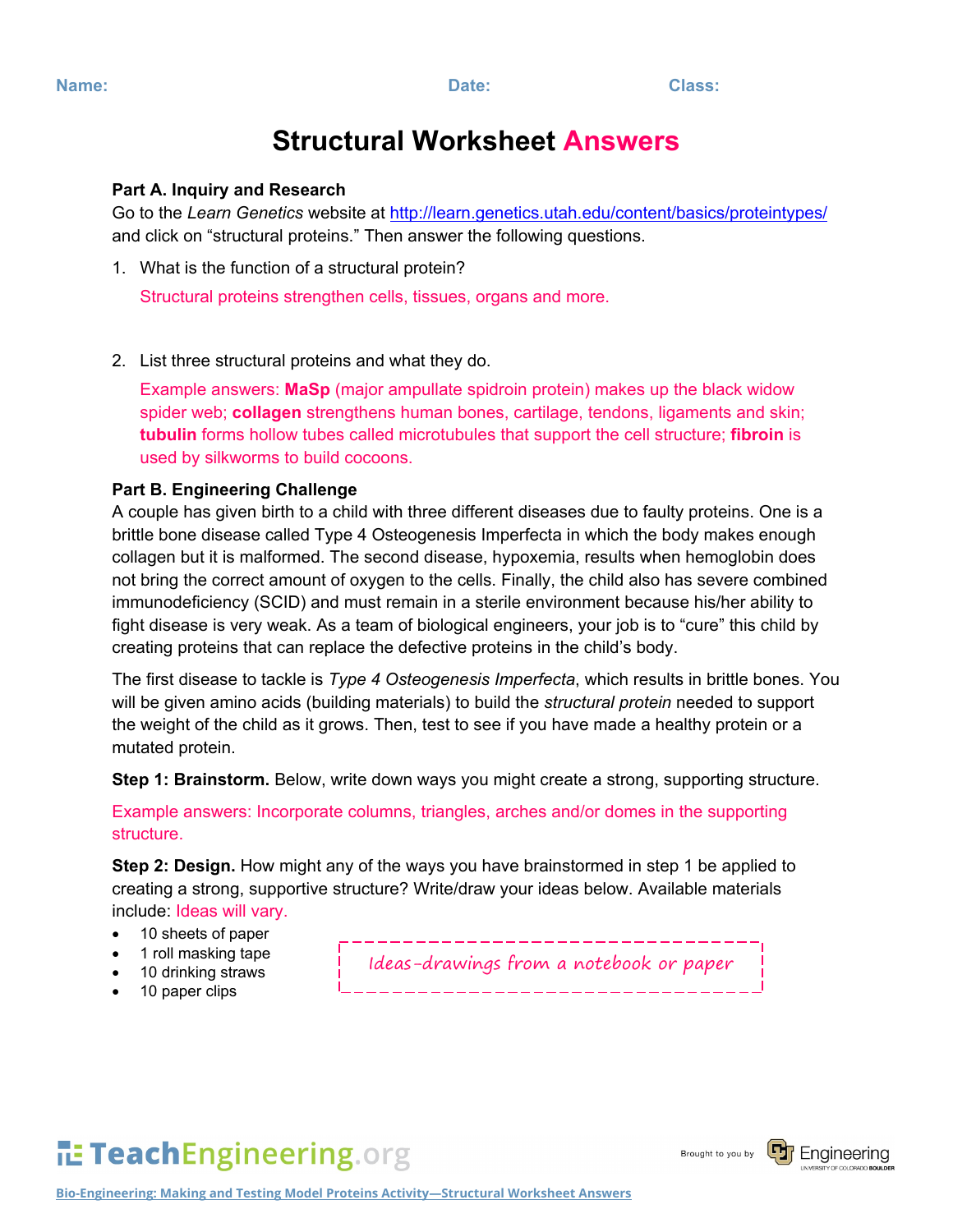**Step 3: Design selection.** From your step 2 ideas, decide on a design that you think will meet the design requirement—to support the weight of a child as it grows. Your protein must hold books 1.5 to 2 inches from the floor and its strength will be tested by setting the pre-weighed books on top of it. Sketch your protein design and label the amino acids (with what you used to build that part) below so that someone else could recreate it.

> Look for labeling and that the drawing accounts for the height. \_ \_\_ \_ \_ \_ \_ \_ \_ \_ \_ \_ \_ \_ \_

Ideas-drawings from a notebook or paper



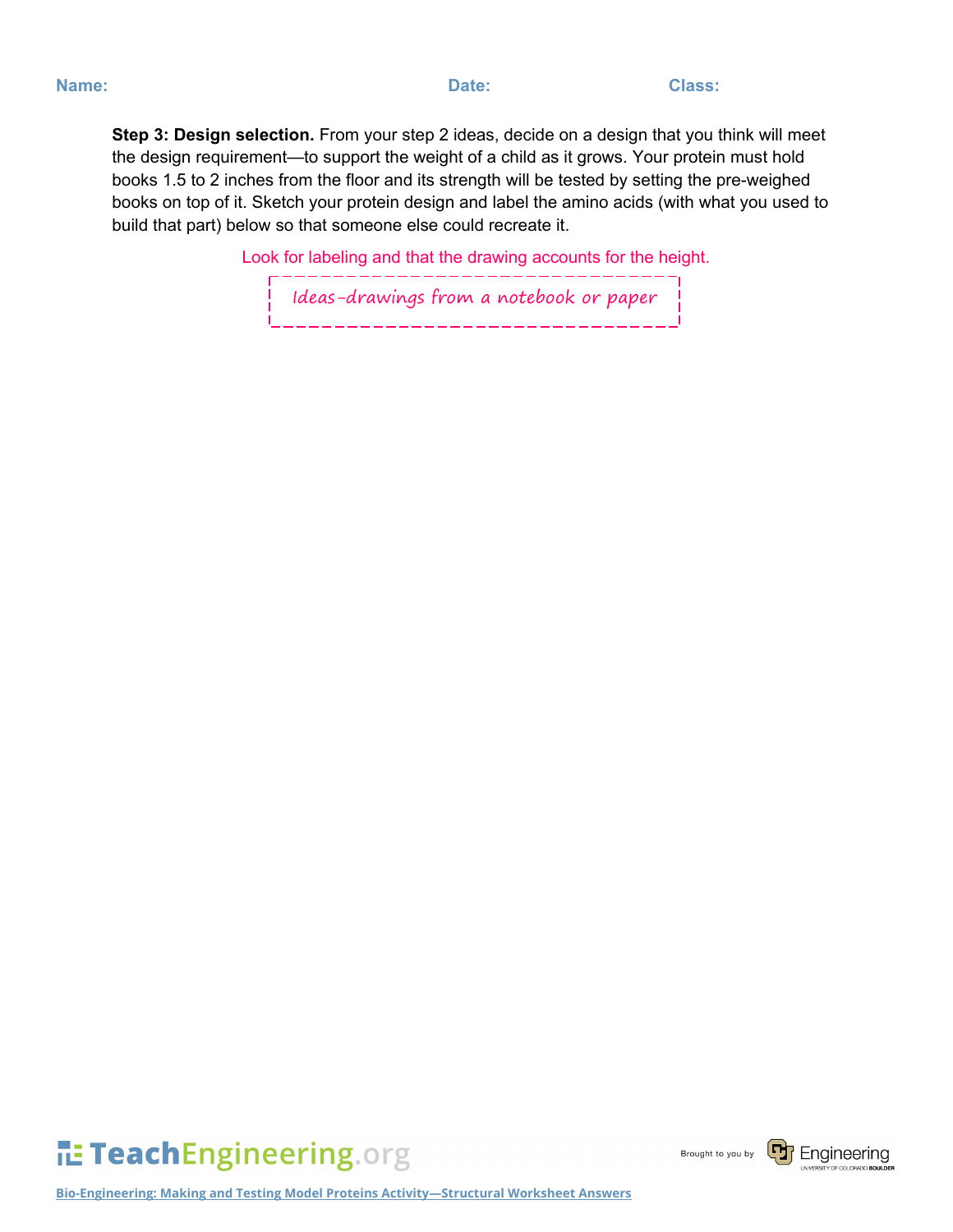**\_\_\_\_\_\_\_**

 $\frac{1}{2}$ 

**\_\_\_\_\_\_\_**

**Step 4:** Before you start building, have the teacher approve your design. **teacher initials:** 

*Amount of weight* you hypothesize that your protein will hold: \_\_\_\_\_\_\_\_\_\_\_\_\_\_\_ Estimates will vary.

**Step 5: Build.** Next, use the amino acids (materials) to build a protein. **NOTE:** Build it on the floor so that you have enough room above it to accommodate a tall stack of books/weights or even a person standing on it! *Remember:* The function of this protein is to support the child as it grows.

**Step 6: Test and evaluate.** *Did your model protein design hold as many books/amount of weight as you thought it would?* Circle: yes or no *How much did it hold?*

Explain why it did/did not meet your expectations. *How effective was your protein model? Was it strong enough? What about balance? Did you encounter other problems?*

Explanations will vary. Expect students to record the amount of weight the protein model held and discuss the design strengths and weaknesses.

**Data collection:** Fill in the data table with the maximum weight each group's protein held.

| Group # | <b>Trial 1</b> | <b>Trial 2</b> |
|---------|----------------|----------------|
|         |                |                |
|         |                |                |
|         |                |                |
|         |                |                |
|         |                |                |
|         |                |                |
|         |                |                |

| Group# | <b>Trial 1</b> | <b>Trial 2</b> |
|--------|----------------|----------------|
|        |                |                |
|        |                |                |
|        |                |                |
|        |                |                |
|        |                |                |
|        |                |                |
|        |                |                |
|        |                |                |

**Step 7: Redesign.** *How will you change your design?* In the space below, write/draw your adjustments.

Have the teacher approve your revised design.

| Amount of weight you hypothesize that your revised protein will hold: | Estimates will                 |  |  |
|-----------------------------------------------------------------------|--------------------------------|--|--|
| vary.                                                                 | written/drawn adjustments here |  |  |

**Step 8: Test and re-evaluate.** *Did your revised design hold as many books/amount of weight as you had thought it would?* Circle: yes or no *How much did it hold?*



 $\frac{1}{2}$ 

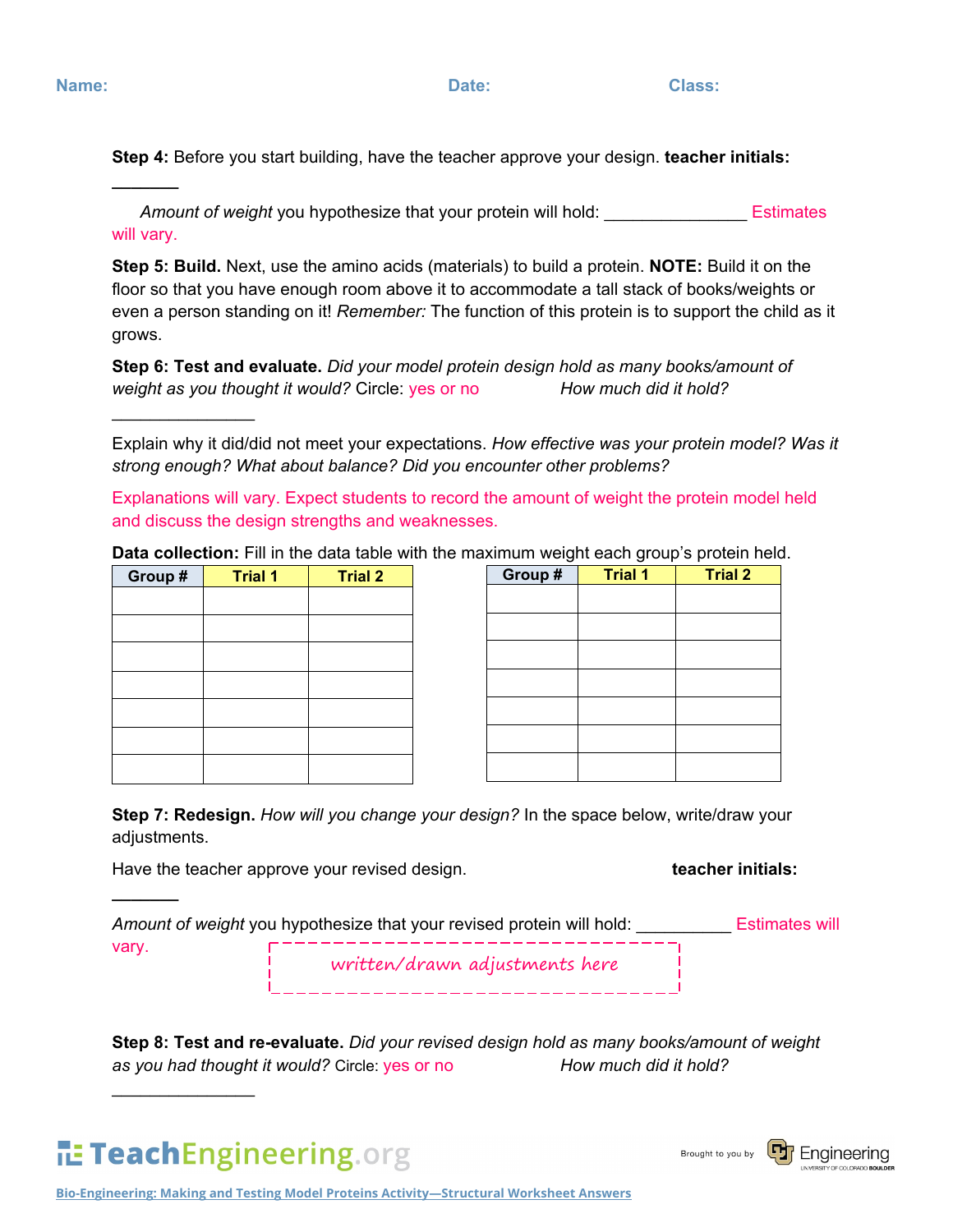Explain why it did or did not meet your expectations. *How effective was your protein model? Was it strong enough? What about balance? Did you encounter other problems?*

Explanations will vary. Expect students to record the amount of weight the protein model held and discuss the design strengths and weaknesses.

**Step 9: Compare.** Examine the data for all teams. Graph the data. *What does the data tell you?*

*What is the average weight held by all of the re-engineered proteins?* Answers should be the same for everyone.

*How did your structural protein perform compared to the other proteins that were built? What is an idea from a different protein model that you could have incorporated into your design, and why would you use it? What is another group's idea that you would not have done, and why?* Answers will vary.

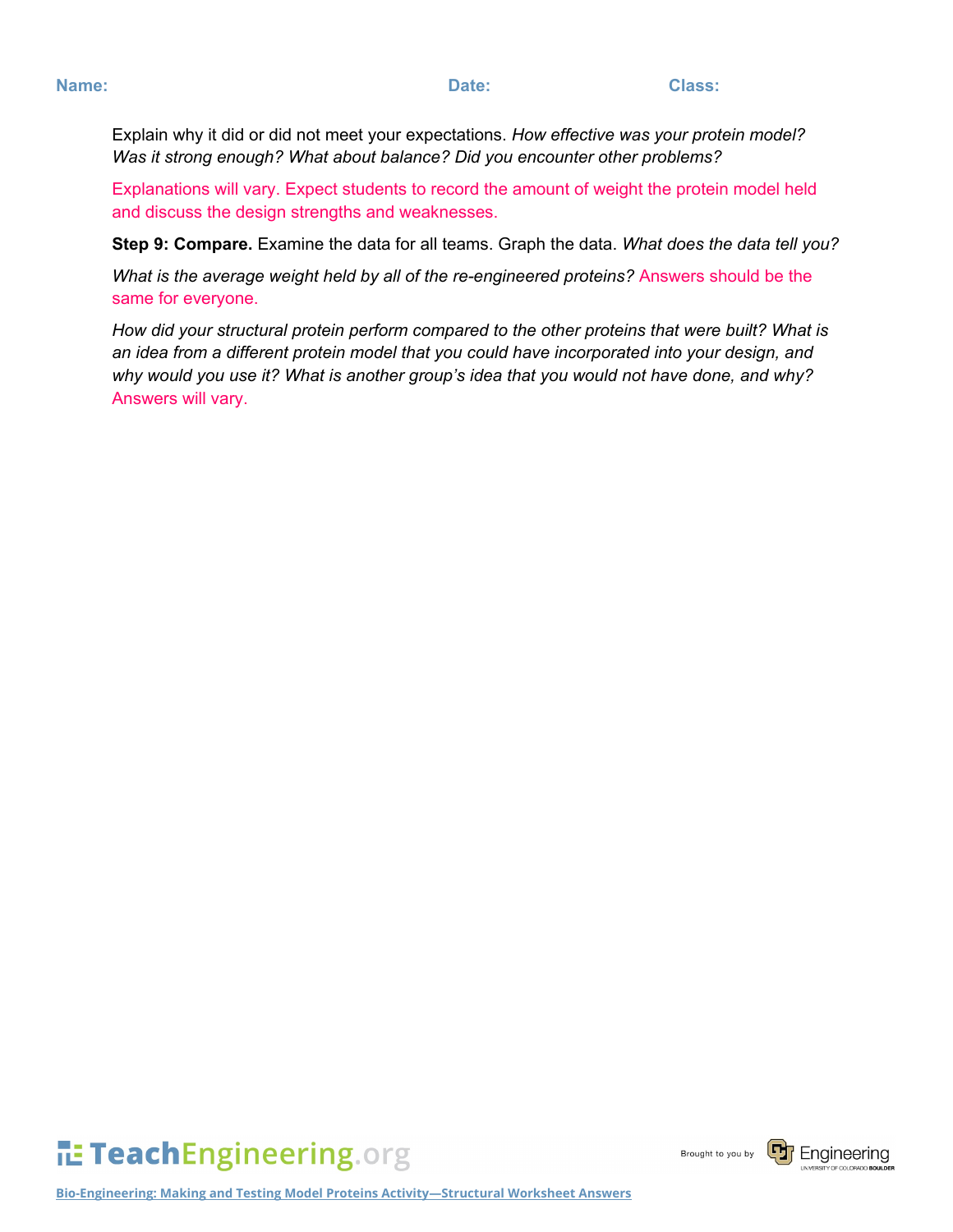Weight (pounds)

Weight (pounds)



**Comparison of Weight Each Protein Held**

Group Number

TeachEngineering.org

Brought to you by